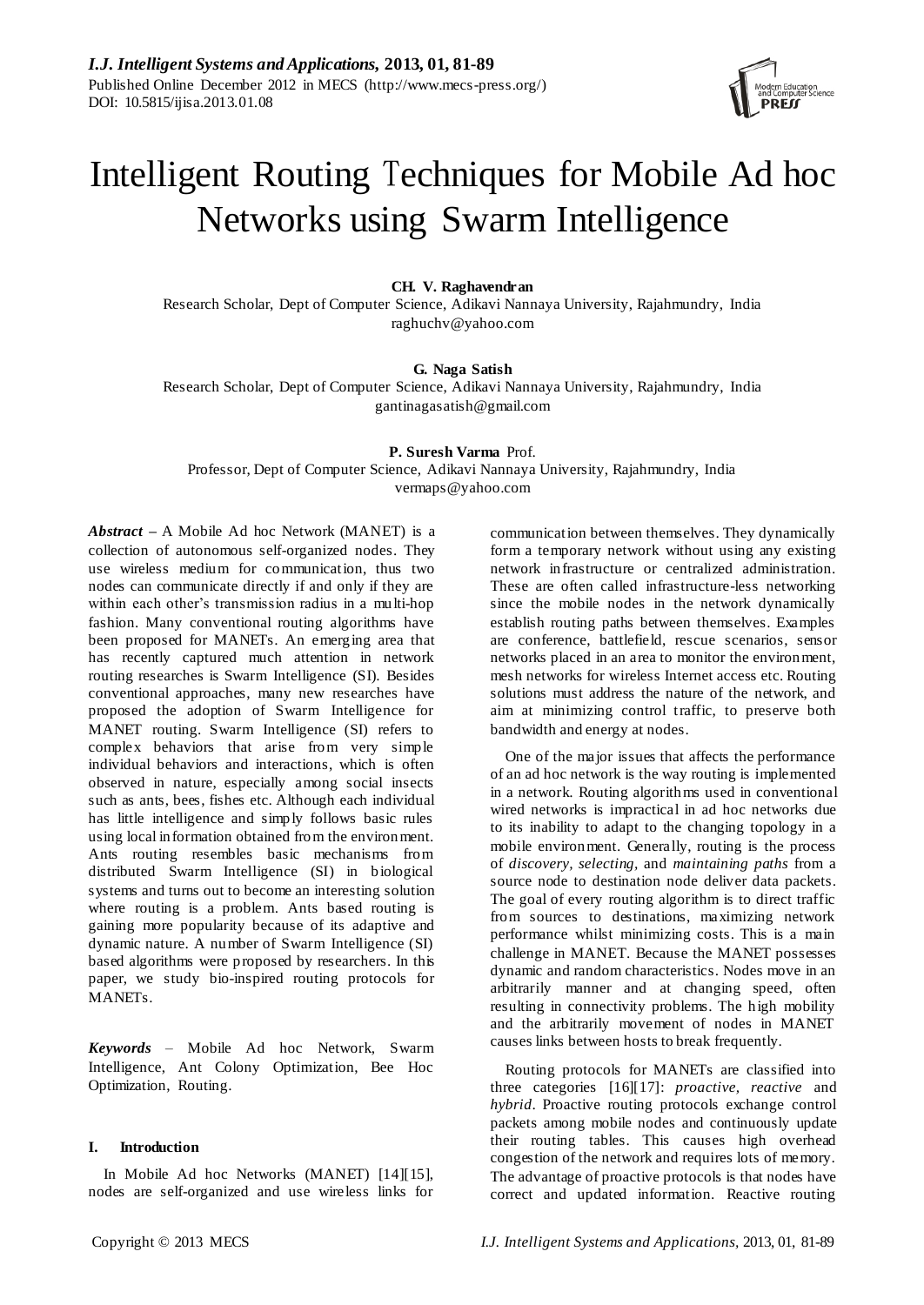protocols establish a route to the destination when it is needed. The advantage of these protocols is that the routing tables located in memory are not continuously updated. The aim of these protocols is to save time in the route discovery process, since the reactive protocol is designed to reduce the latency which is critical in this kind of protocols. Hybrid protocols use a combination of both proactive and reactive activities to gather routes.

Researchers have proposed several routing protocols designed to provide communication in wireless environment, such as AODV [18], DSDV [17], ZRP [19], LAR [20], OLSR and DYMO [21] etc. Nature inspired routing protocols have been becoming the focus of research because they achieve the complex task of routing through simple agents which traverse the network and collect the routing information in an asynchronous fashion. The changing and unpredictable nature of MANETs poses a wide range of challenges for effective routing. This paper attempts to study different routing algorithms for MANETs inspired from the nature that are developed based on Ant Colonies, and Bee Colonies.

The first algorithm which presented a detailed scheme for MANET routing based on ant colony principles is *ARA* [22]. The algorithm has its roots in *ABC* [23] and *AntNet* [24] routing algorithms for fixed networks, which are inspired by the pheromone laying behavior of ant colonies. The a lgorithm floods ants to the destinations while establishing reverse links to the source nodes of the ants. *AntHocNet* has been recently proposed in [25] which is a hybrid algorithm having both reactive and proactive components. The algorithm tries to keep most of the features of the original *AntNet*  and shows promising results in the simulation tests over *AODV*. *Termite* is another MANET routing algorithm inspired from termite behavior [26]. Recently, Wedde, Farooq and Zhang have proposed a novel routing algorithm for fixed networks which is inspired by foraging principles of honey bees [27]. The algorithm is simple but delivers the same/better performance as that of *AntNet* [24].

This paper examines the qualitative comparisons and challenges of routing protocols for MANET based on the technique of Swarm Intelligence. The rest of the paper is organized as follows. Section II introduces the Swarm Intelligence. Section III discusses the Ant Colony based algorithms. Section IV discusses Bee inspired routing techniques. Finally Section V represents the conclusion of this paper.

#### **II. Swarm Intelligence**

In nature several animals tend to live in large swarms like insect colonies, bird flocks or fish schools. The reason is that in the swarm each animal is more effective for evolution than single animals. Many social insects like ants, bees, termites, or wasps live in colonies or hives. They exhibit an astonishingly welldeveloped social behavior and are able to self-organize, even in the absence of a central leader like a queen. Honey bees communicate locations of food sources by the language of dance that is understood by all nearby honey bees. On the other hand, many insects use a form of indirect communication called stigmergy. Stigmergy works by leaving traces in the environment that can be understood by other insects. Termites use stigmergy to build complex nests by simple rules. A termite constructing a nest deposits material like a mud ball and invests it with pheromones, a chemical that can be smelled by other termites. The smell of pheromones encourages other termites to deposit their material close to freshly deposited pheromones. This way, a group of termites can manage to synchronize so that they all work on the same spot.

Swarm Intelligence (SI) [1] is an Artificial Intelligence technique based on the study of collective behavior in decentralized, self-organized systems. The expression "swarm intelligence" was introduced by Beni & Wang in 1989, in the context of cellular robotic systems. Swarm intelligence is "The eme rgent collective intelligence of groups of simple agents" (Bonabeau et al., 1999). It gives rise to complex and often intelligent behavior through simple, unsupervised interactions between a total numbers of autonomous swarm members. Usually there is no centralized control structure dictating how the individual agents should behave, but local interactions between such agents often lead to the emergence of a global behavior.

Swarm is considered as biological insects like ants, bees, wasps, fish etc. The quick coordinated flight of a group of birds with very little visual communication and the concerted effort of an ant colony in gathering food, building nests, etc are some of the vivid examples of emergence in natural world. SI has found immense applicability in fields like Robotics, Artificial Intelligence, process optimization, telecommunications, routing, software testing, networking etc. The following two subsections will describe about ant colonies and bee colonies and their mechanisms.

#### **2.1 Ant Colony System**

The phenomenon of emergence found in natural systems show how simple behavioural patterns from participants give rise to complex self-regulatory behaviour of the entire system[2]. Ant Colony Optimization (ACO) [3] is a branch of a newly developed form of Artificial Intelligence called Swarm Intelligence. In groups of insects, which live in colonies, such as ants and bees, an individual can only do simple tasks on its own, which the colony"s cooperative work is main reason determining the intelligence behaviour it shows. Figure 1 shows a scenario in which the best route between two choices is chosen by the ants.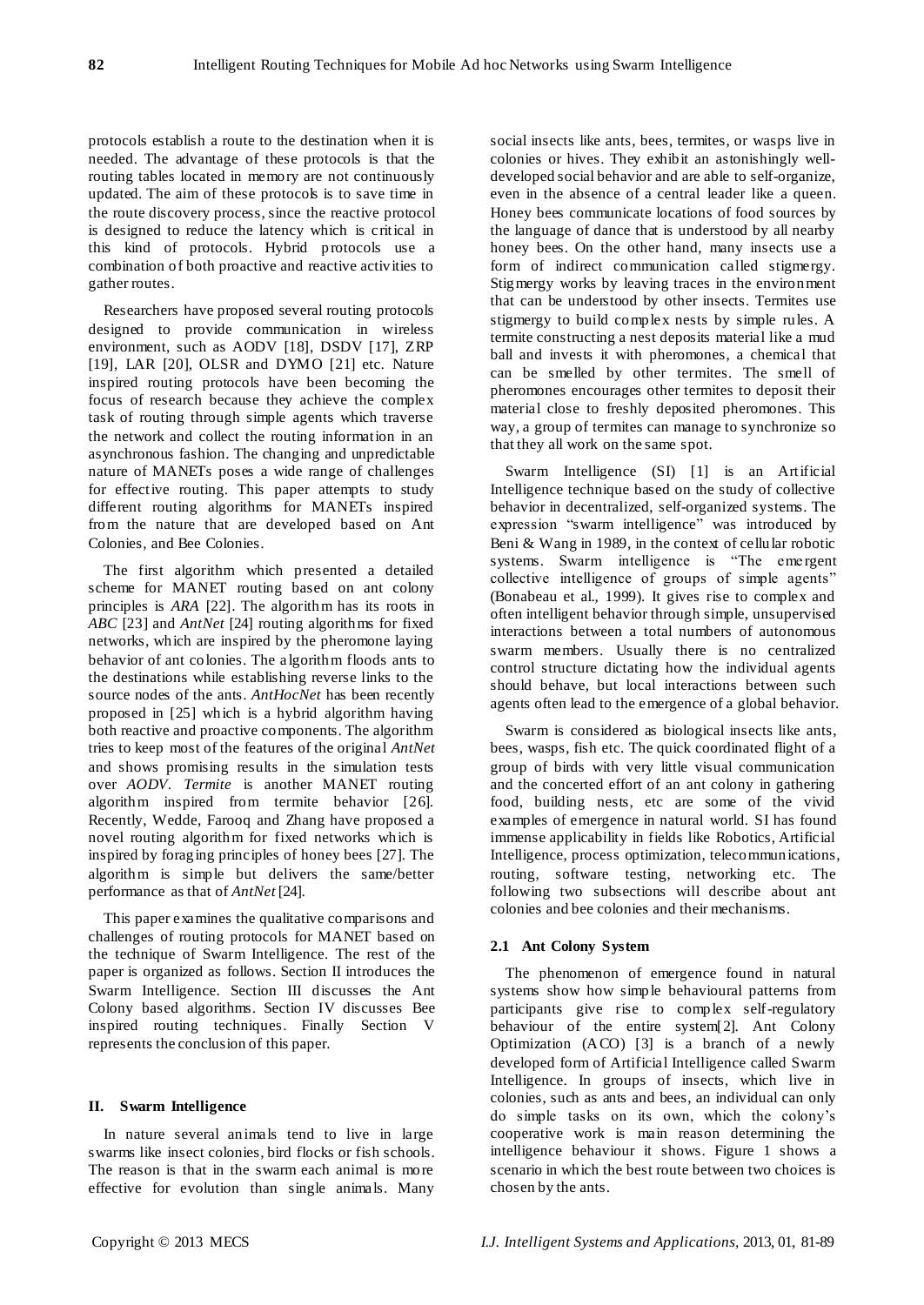

Fig. 1: All ants take the shortest path after an initial searching time

Ant colony optimization (ACO) [4] is an optimization technique inspired by the exploratory behaviour of ants while finding food. The ants in the colony form a collective behaviour. A colony of ants has a wide range of duties like collecting food, building/guarding the nest, removing the dead ants, etc and has simple one-to-one communication. The individual messages passed between ants are very insignificant, but the collective messages help in coordinated work control of ants without the presence of a centralized control system. Ants use scent called pheromone for communication among them. This is a chemical substance deposited on the ground, by ants when they roam around for search of food. Ants have ability to smell this pheromone. They can produce few different types of pheromones – usually one each to signify different work categories like collecting food trails, signifying emergency, moving dead ants, etc. The source of ACO is the pheromone trail laying and following behaviour of ants which use pheromone as a communication medium.

While searching the environment for food, the ants deposit pheromones on the ground. Other ants are attracted by pheromones and tend to follow trails of previous ants. This mechanism enables the ants to find shortest paths between the nest and a food source. When ants fan out to find food, it may happen that a lucky ant finds a short path to a new food source. It then takes some food with it and makes its way back to the nest. Since it is attracted by its own pheromone trail, it is likely that the ant follows its own path back to the nest, thereby leaving a second pheromone trail. If other ants happened to take a longer path to the food source,

they arrive after the first ant and, when trying to make their way back to the nest, there is a good chance for them to be attracted by the short path, where already two pheromone trails have been laid. This reinforces the short path even more and makes it more attractive. Concerning the longer path, pheromones tend to evaporate after some time, so in the long run the long paths will be forgotten and almost all ants will take the short path. The characteristics of ants are similar to the characteristics of MANETs. This helps us to apply the food searching characteristics of ants for routing packets in MANETs.

The basic principle of an ant routing algorithm is mainly the depositing of pheromone on the path followed by the ant. They follow simple rule of following the path which has higher concentration of pheromone. The pheromone concentrations on a path allow the other ants to find their way to the food source. Thereby more ants follow the same path and more and more pheromone is deposited on the path which is the shortest route to the food source. It was found that the pheromone-trail-following behavior gives rise to the emergence of the shortest path which is followed by other ants of the colony. When a previously short route get blocked/ lengthened due to an obstacle en route, the alternate short route get strengthened with higher pheromone content due to shorter end-to-end travel time and more ants move to this route. Hence the path can also dynamically adapt to fast changes in the environment.

On the basis of Figure 2 (a), (b) and (c) in comparison with routing of packets in MANETs, we can define the Ant routing basic principle as: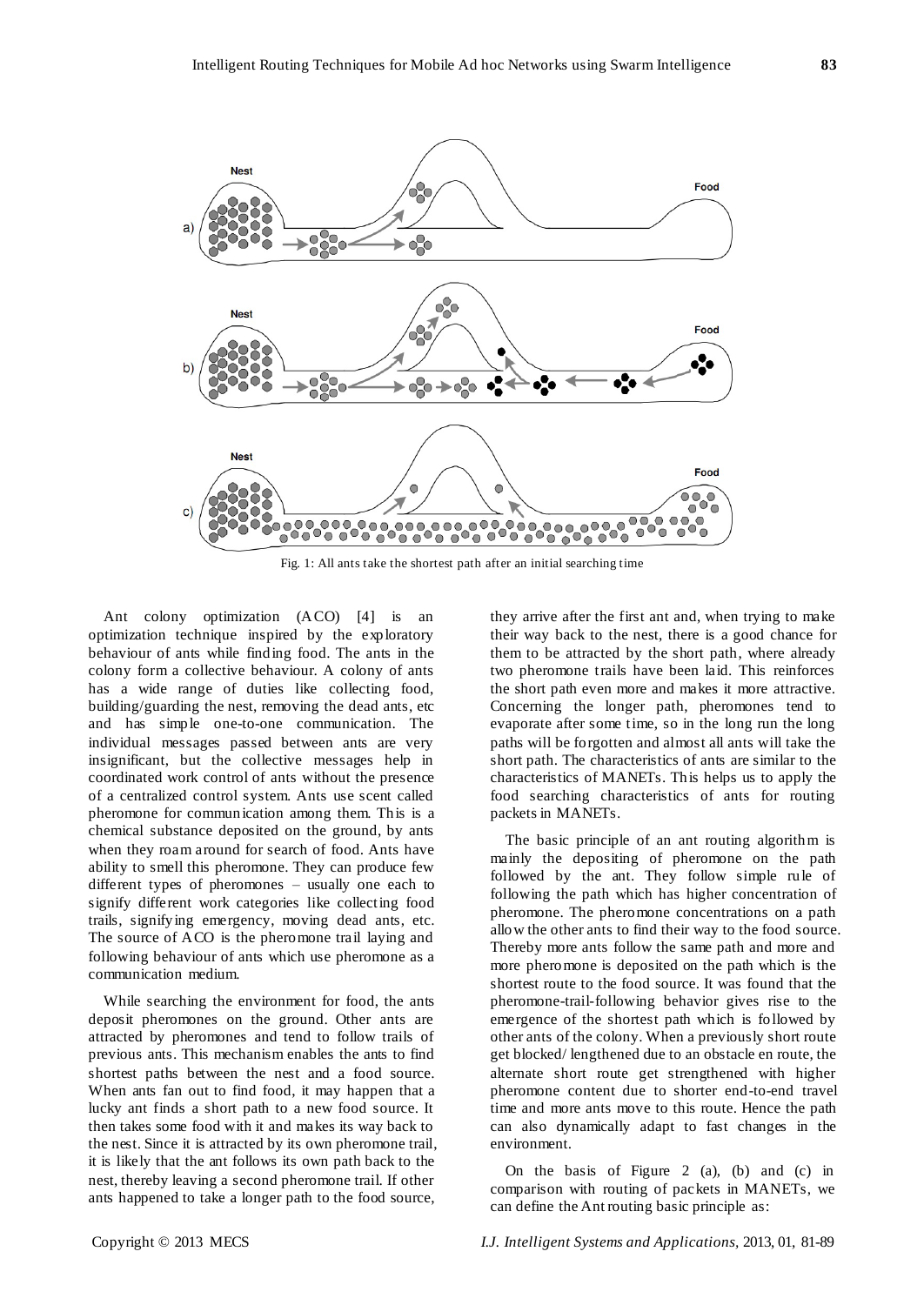1. Each network node sends a number of discovery packets that is, called forward ants (F-ANT) are sent towards the selected destination nodes of the network as shown in Figure 2(a).

2. The routing tables maintained at each node are replaced with stochastic tables, which select next hops according to weighted probabilities available.

3. Accordingly, the ants deposit pheromone on the crossed links, that is, in the nodes routing tables are changed for selection of the next node in the network.

When forward ant (F-ANT) reaches the destination node, it generates a backward ant (B-ANT) and then dies. Similarly in MANETs routing, the new packet created and sent back to the source will propagate through the same path selected by the forward ant (F-ANT). This is shown in Figure 2(c).

5. Now backward ant (B-ANT) deposits pheromone on the crossed links. It means that it updates the routing table of the nodes along the path followed by forward ant (F-ANT).

After arrival to the source node, the backward ant (B-ANT) dies.



Fig. 2: Basic ant routing principle

# **2.2 Bee Colony System**

Honey bee colonies have attracted a strong interest as a potential source of inspiration for the design of optimization strategies for dynamic, time-varying, and multi-objective problems. Bee colonies show structural characteristics similar to those of ant colonies. Bees utilize a sophisticated communication protocol that enables them to communicate directly through bee-tobee signals and when required, similar to ants, use stigmergic feedback cues for bee-to-group or group-tobee communication. In these two classes of ins ects, communication and cooperation is realized according to radically different modalities due to the different nature of these insects (ants mainly walk, while bees mainly fly). In the case of ants communication is achieved via a pheromone trail that is laid on the ground while walking, in the case of bees it is a form of visual communication that plays an equivalent role.

Bee Colony Optimization (BCO) [5] is the SI system where the low level agent is the bee. BCO is the name given to the collective food foraging behavior of honey bee. The bee system is a standard example of organized team work, well coordinated interaction, coordination, labor division, simultaneous task performance, specialized individuals, and well-knit communication. In a bee colony there are different types of bees like a queen bee, many male drone bees and thousands of worker bees. The Queen's responsibility is of laying eggs so that new colonies can be formed. The Drones are males of the hive and are responsible to mate with the Queen. This is their sole role in the hive. The worker bees are the females of the hive. They are the main building blocks of the hive. They build the honey bee comb, clean it, maintain it, guard it and feed the queen and drones. In addition to these, the main job of a worker bee is to search and collect rich food. There are two types of worker bees namely scout bees and forager bees. The Scout bees fly around and search for food sources available randomly. They return back to the hive after they exhaust their energy and distance limits. Upon returning to the hive they share their exploration experience and a lot of important information with the forager bees. The scouts tell the foragers about the location of rich food sources which comprises of the direction of the food source from the hive with respect to sun and distance from hive. This is done using a dance called "waggle dance" which is in the figure of digit "8". It also indicates the quality of food. The forager bee closely observes the scout bee to learn the directions and information given by scout and then goes to collect food.

#### **III. Ant Inspired Routing Protocols**

The main characteristic of an ACO routing algorithm [6] consists in the continual acquisition of routing information through path sampling and discovery using small control packets called artificial ants. This is to learn statistical estimates of the quality of each local routing choice. The ants are generated concurrently and independently by the nodes, with the task to try out a path to an assigned destination. An ant going from source s to destination d collects information about the quality of the path, and, either on the way to d or while return its way back from d to s, it uses this information to update the routing tables at intermediate nodes, reinforcing the good paths. The routing table at node i is derived from the pheromone table. Some of the ACO based routing protocols found in the literature are Ant

Copyright © 2013 MECS *I.J. Intelligent Systems and Applications,* 2013, 01, 81-89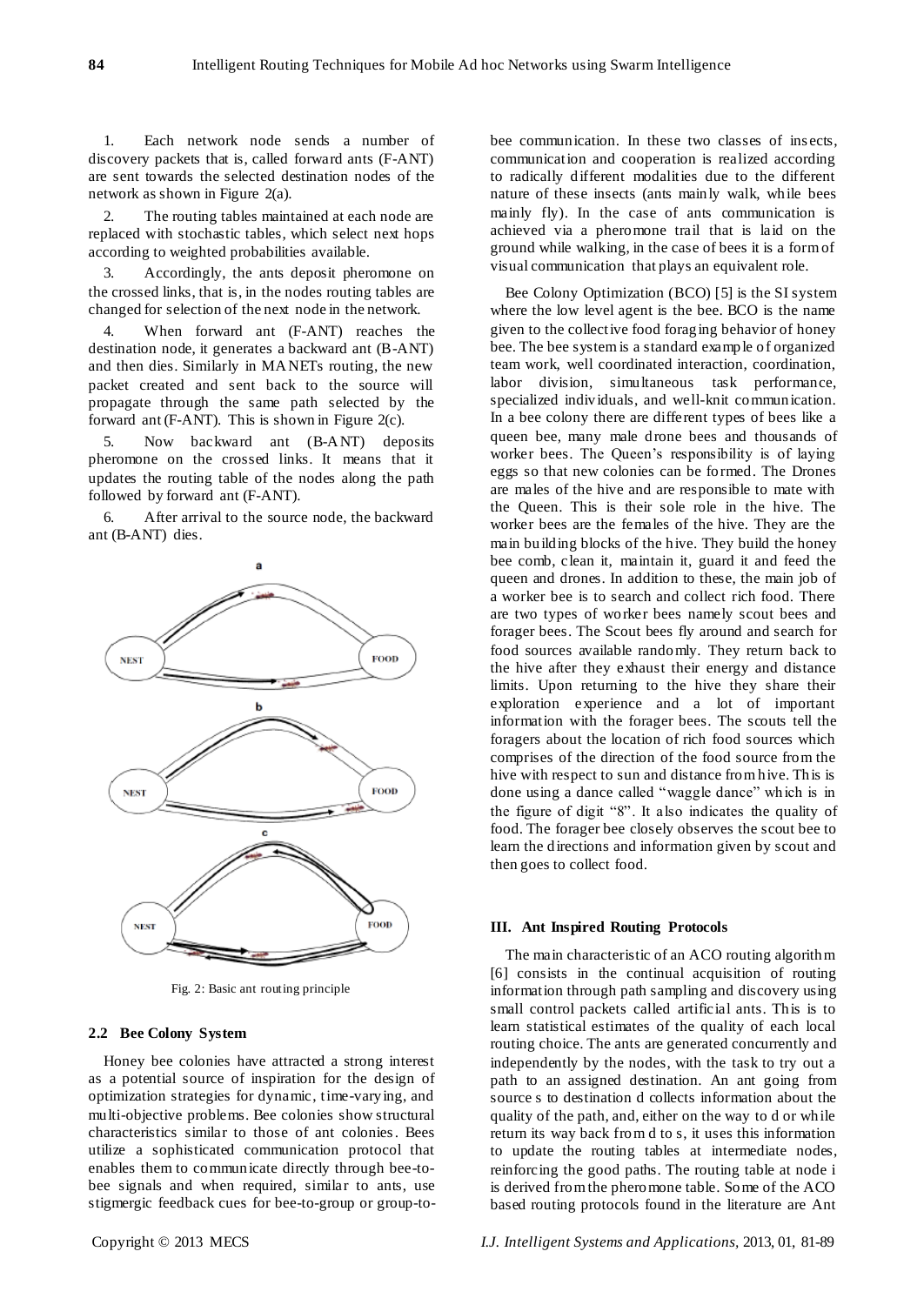Based Colony (ABC) in 1997 by Ruud Schoonderwood, ANTNET in 1997 by Gianni Di Caro, ANT-AODV in 2002 by Shrivanajay Marwala, Chen kong Tham, Dipti Shrinavasan, TERMITE in 2003 Martin Roth and Stephen Wicker, ANTHOCNET in 2004 by Gianni Di Caro, Frederick Ducatelle LM Gambardella and POSANT in 2008 by Shabab Kamali and Jaroslav Optarny are few of them. In the next three sub sections, we have studied three latest protocols found in the literature.

# **3.1 AntNet-RSLR:**

Ahmed A. A. Radwan [7] proposed a novel routing scheme for MANETs, which adapts the AntNet protocol with the blocking-expanding Ring Search and Local Retransmission technique (AntNet-RSLR). According to the AntNet-RSLR, the packets used in the network can be divided into two classes – data packets and control packets. Data packets represent the information that the end-users exchange with each other. In ant-routing, data packets use the information stored at routing tables for travelling from the source to the destination node. AntNet-RSLR contains a special routing table, in which each destination is associated to all interfaces and each interface has a certain probability. Forward ant (FANT) and a backward ant (BANT) control packets are used to update the routing tables and distribute information about the traffic load in the network. In addition to the above, the neighbour control packets are used to maintain a list of available nodes to which packets can be forwarded.

In this algorithm, in the route discovery phase new routes are created by FANT and BANT. A FA NT is a small packet with a unique sequence number establishes the pheromone track to the source node. It gathers information about the state of network. A BANT establishes the pheromone track to the destination node. In route maintenance phase, the routes need to be monitored and strengthened during the communication. Once the FANT and BANT have established the pheromone tracks for the source and destination nodes, subsequent data packets are used to maintain the path. AntNet-RSLR recognizes a route failure through a missing acknowledgement. If a node gets a route error (RERR) message for a certain link, it deactivates this link by setting the pheromone value to 0. Then the node searches for an alternative link in its routing table.

According to this protocol, a group of mobile agents build paths between pair of nodes, exploring the network concurrently and exchanging obtained information to update the routing tables that decreases both of the routing message overhead and the average end to end delay less than the well known AntNet, AODV and DSR routing protocols. This led to increase the throughput more than AntNet, AODV and DSR routing protocols.

# **3.2 SAMP-DSR:**

Switched ACO based MP-DSR (SAMP-DSR) [8] is based on Multi-Path Dynamic Source Routing introduced in [9] and Enhanced Multi-path Dynamic Source Routing (EMP-DSR) algorithm proposed in [10], which uses ants pro-actively to feed its re -active path discovery process with global data. The approach presented in [8] is a QoS-aware routing protocol, considering end-to-end reliability parameter as a constraint while trying to minimize other parameters such as delay.

There are two important components in SAMP-DSR. Proactive ACO-based component is the first component, which run all time in the background and the second is the reactive path discovery component which is triggered upon a route request. Apart from the above, SAMP-DSR has two working modes, ACO mode and local mode. ACO-based proactive component plays a dominant role in providing global information and path selection preferences in ACO mode. In local mode the decisions are based on local information which each node gathers solely from its own neighbours. The goal of local mode is to stop or minimize the overhead of ACO based proactive component when it cannot perform as expected in highly dynamic network environments. The SAMP-DSR behaves similar to EMP-DSR on lower mobility modes and to MP-DSR as network becomes more mobile.

# **3.3 ODASARA:**

A novel On Demand Ant based Security Alert Routing Algorithm (ODASARA) for mobile ad hoc a network in grid environment is proposed in [11]. This protocol combines the Ad Hoc On-Demand Distance Vector (AODV) routing protocol with Ant Colony Optimization mechanism using ant like mobile agents.

In ODASARA, a security metric is embedded into the RREQ packet, and forwarding behaviour of the protocol is changed with respect to RREQs. Intermediate nodes receive the RREQ packet with security metric. The Security Alert Routing (SAR) ensures that this node can only process the packet or forward it if the node itself can provide the required security or trust level, otherwise the RREQ is dropped. If an end-to-end path with the required security attributes can be found, a suitably modified RREP is sent from an intermediate node or the eventual destination. The route discovered by ODASARA between two communicating entities may not be the shortest route in terms of hop-count, but with a quantifiable guarantee of security. If one or more routes that satisfy the required security attributes exist, SAR will find the shortest route. If all the nodes on the shortest path between two nodes can satisfy the security requirements, this protocol will find optimal routes. However, if the ad hoc network does not have a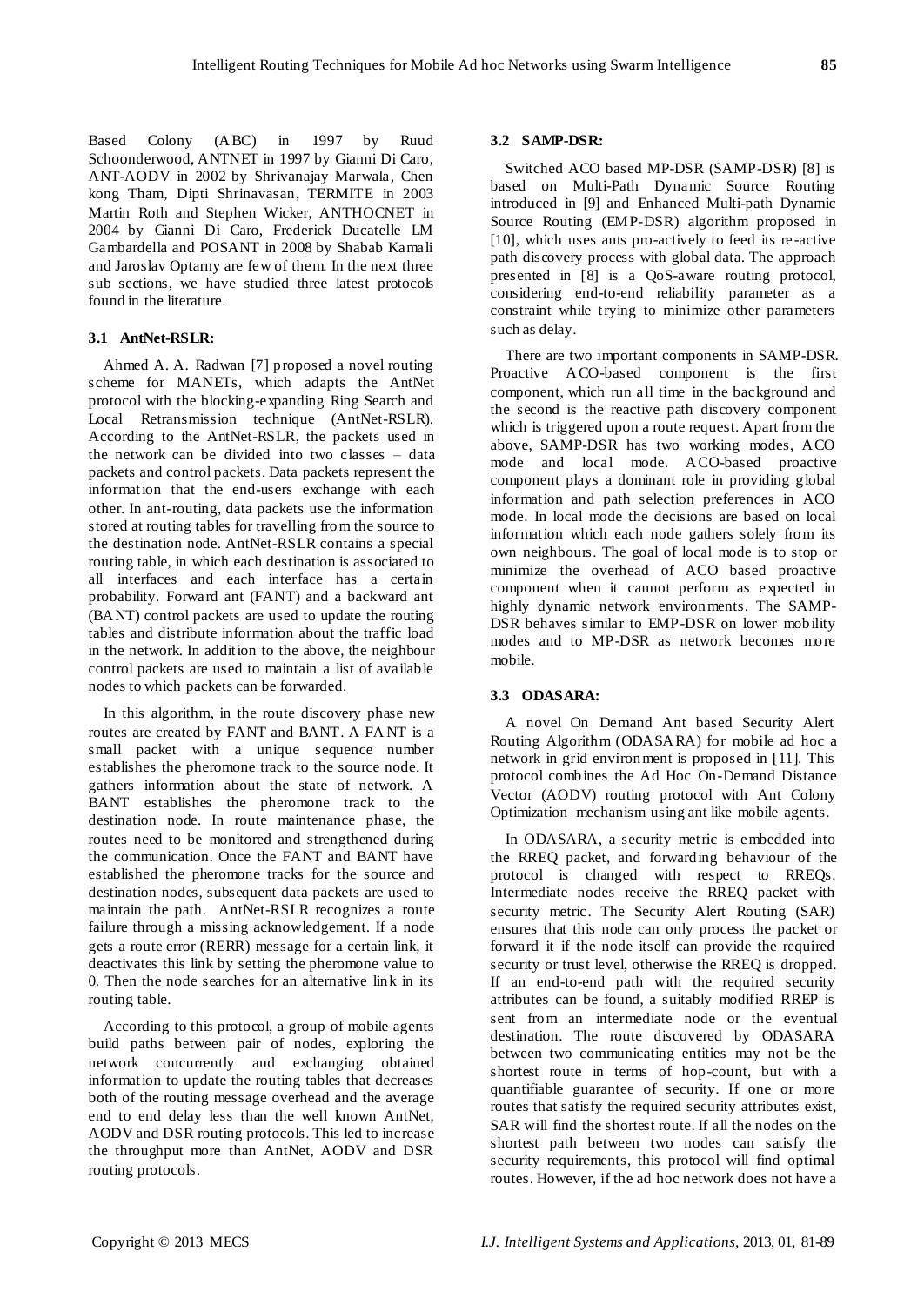path with nodes that meet RREQ's security requirements, SAR may fail to find a route.

There are different techniques to measure or specify the quality of security of a route discovered by SAR protocol. The first technique is the explicit representation of trust levels using a simple hierarchy. ODASARA provides applications the ability to incorporate explicit trust levels into the route discovery process. Another alternative is to use what we call the QoP (Quality of Protection) bit vector.

Threats to information in transit include corruption of information, disclosure of sensitive information, theft of legitimate service from other protocol entities, or denial of network service to protocol entities. In SAR, the messages are protected by the key management infrastructure. ODASARA provides digital signatures and encryption techniques that can be incorporated on a need-to-use basis to prevent modification.

# **3.4 Hybrid Ant Colony Optimization Routing Algorithm for Mobile Ad Hoc Network (HOPNET):**

HOPNET [12] is a hybrid routing algorithm for MANETs based on ACO and zone routing framework of broadcasting. This algorithm is based on ants hopping from one zone to the next, consists of the local proactive route discovery within a node"s neighborhood and reactive communication between the neighborhoods. The algorithm has features extracted from ZRP and DSR protocols. The network is divided into zones which are the node"s local neighborhood. The size of the zone is determined by the radius length measured in hops.

Therefore, a routing zone consists of the nodes and all other nodes within the specified radius length. The nodes are categorized as interior nodes and boundary nodes. Boundary nodes are at a distance from the central node. All other nodes less than the radius are interior nodes. The following figure 3 is an example for HOPNET.



Fig. 3: HOPNET example

Suppose, if the radius of the zone is 2 then for node S, nodes A, D, F, G are boundary nodes, and nodes B, E, C are interior nodes. According to this algorithm each node maintains two routing tables: Intrazone Routing Table (IntraRT) and Interzone Routing Table

(InterRT). The IntraRT is proactively maintained and a node can obtain a path to any node within its zone quickly. After a forward ant reaches destination, a corresponding backward ant is sent back along the path discovered. The InterRT stores the path to a node beyond its zone. This source routing table is setup on demand as routes outside a zone is required. The peripheral nodes of the zone are used to find routes between zones.

To discover the route, the network can be represented as a graph  $G(V, E)$  where V is the number of vertices and E is the number of edges. The ACO algorithm is used to find the shortest or best path from source to the destination. Each link  $e = (vi, vi)$  is associated with two variables:  $\varphi$ (vi, vi) represents the pheromone value on each link and  $w(v_i, v_j)$  represents the time. The pheromone value gets updated by the ants as they traverse the links. The ants change the concentration of the pheromone value on their journey to the destination and on their way back to the source.

# **IV. Bee Inspired Routing Protocols**

Bee Colony Optimization (BCO) can be applied to software testing, puzzle solving, numerical complexity problems, routing problems, networking problems, assignment problems, optimization problems, accident diagnosis etc. BCO has immense capabilities to solve problems with minimum scope to solution. In the area of routing protocols for ad hoc networks, researches have proposed few protocols based on BCO, which include Artificial Bee Colony (ABC), BeeAdHoc protocol etc.

## **4.1 BeeAdHoc:**

BeeAdHoc is a nature inspired routing protocol for MANETs based on the foraging principles of honey bees [13]. It mainly utilizes two types of agents – scouts to discover routes and foragers to transport data. Figure 4 will give an overview of the BeeAdHoc architecture. In this each node maintains a hive with an Entrance, Packing Floor and a Dance Floor.

Entrance provides an interface to the Media Access Control (MAC) layer of the network stack and handles all incoming/outgoing packets. A scout received at the entrance is broadcasted further if its time to live (TTL) timer has not expired or if it has not arrived at the destination. The information about the id of the scout and its source node is stored in a table. If another replica of an already received scout arrives at an entrance of a hive then the new replica is killed. If a forager with a same destination as that of the scout already exists in the dance floor then the route to the destination is given to the scout by appending the route in the forager to its current route. If the current node is the destination of a forager then it is forwarded to the packing floor else it is directly forwarded to the MAC interface of the next hop node.

Copyright © 2013 MECS *I.J. Intelligent Systems and Applications,* 2013, 01, 81-89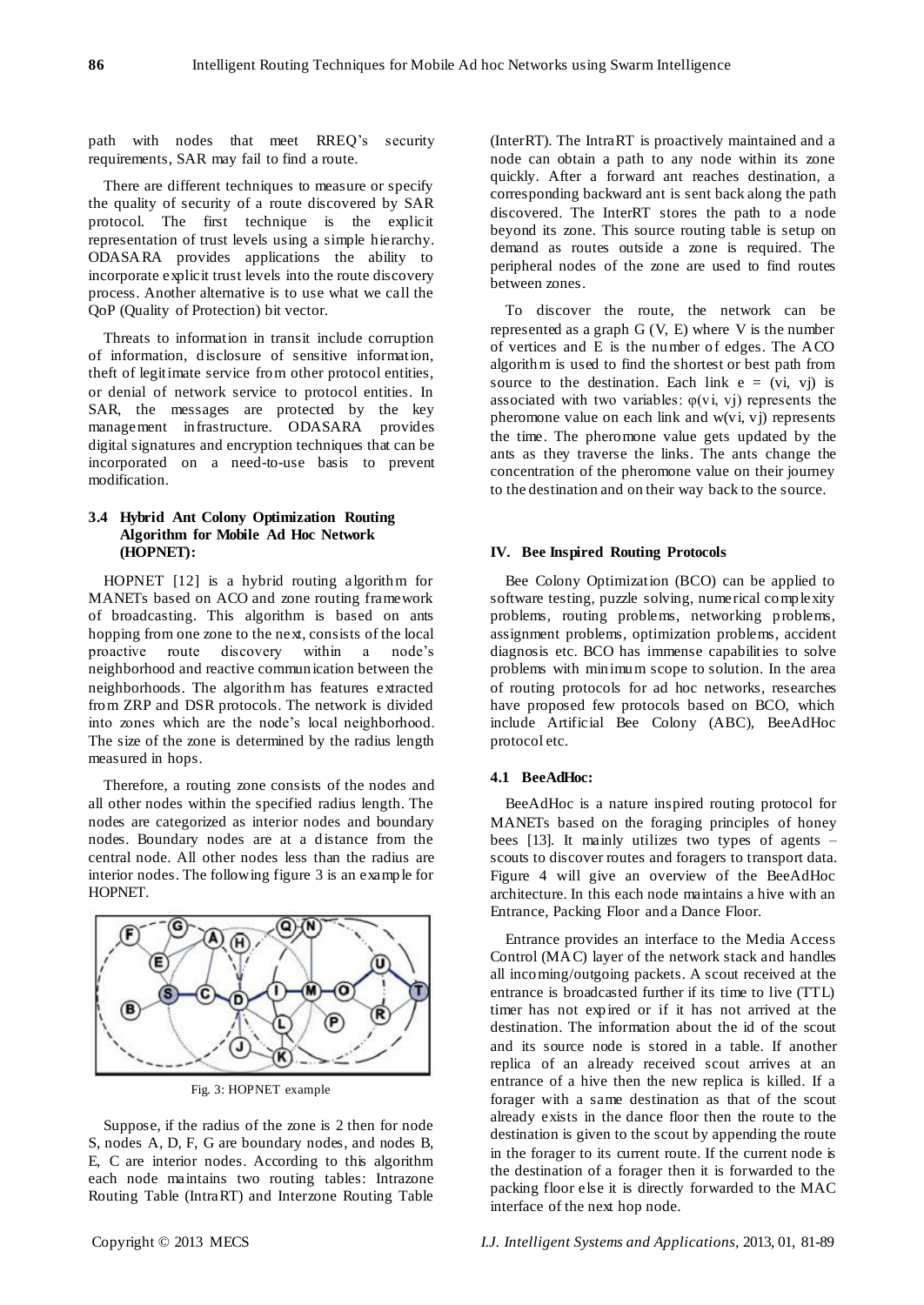



Fig 4: Overview of the BeeAdHoc architecture

Packing floor is an interface to the transport layer and receives data from it. Once a data packet arrives from the transport layer, a packer is created in this floor which stores the data packet. After that the packer tries to locate a suitable forager for the data packet from dance floor. If it finds the forager then it handovers the data packet to it and dies.

The dance floor is the heart of the hive because it takes important routing decisions. Once a forager returns after its journey it recruits new foragers by dancing according to the quality of path that it traversed. A lifetime forager evaluates the quality of its route based on the average remaining battery capacity of the nodes on its route. A lifetime forager might allow itself to be cloned many times in two scenarios: one, the nodes on the route have enough remaining battery capacity (good route), two, if large number of packers are waiting for it even though its route might be having nodes with little battery capacity. On the other hand, if none of the packers are waiting then a forager with a very good route might not dance because its colleagues are doing a nice job in transporting the data packets. This concept is directly borrowed from the behavior of scout/forager bees in Nature, and it helps in regulating the number of foragers for each route.

## **V. Conclusion**

Lot of research has been done and shown that nature inspired routing protocols can remove at least one or several problems in the area such as battery life, scalability, maintainability, survivability, adaptability and so on. In this paper we have briefly introduced the

nature inspired routing algorithms for MANETs derived from the ant colonies and bee colonies. The agents in Ant Colony inspired routing algorithms communicate indirectly through the stigmergy and the agents provide positive feedback to a solution by laying pheromone on the links. Moreover, they have negative feedback through evaporation and aging mechanis ms, which avoids stagnation. From our study it was observed that the important advantage of BeeAdHoc is the distribution of the traffic to different routes proportional to their quality and capacity. This has the absence of many control packets compared to other algorithms and are limited to the scouts. The most important disadvantage of BeeAdHoc is the use of source routing. This also appears quite unnatural compared to real bees, because they use vector guidance. The disadvantage in computer networks comes from the control overload per packet and the limitation of the maximal route length. It uses the higher memory for storing every forager. It can be concluded that Swarm Intelligence based approach offers to be a powerful means to solve routing problems in Mobile Ad hoc Networks. Further, it is required to consider real scenario/ constraints/ environmental conditions and need to tune and simulate to get an efficient and effective routing protocols for Mobile Ad hoc Networks.

#### **References**

[1] E. Bonabeau, M. Dorigo, and G. Theraulaz, Swarm Intelligence – From Natural to Artificial Systems. New York: Oxford University Press, 1999.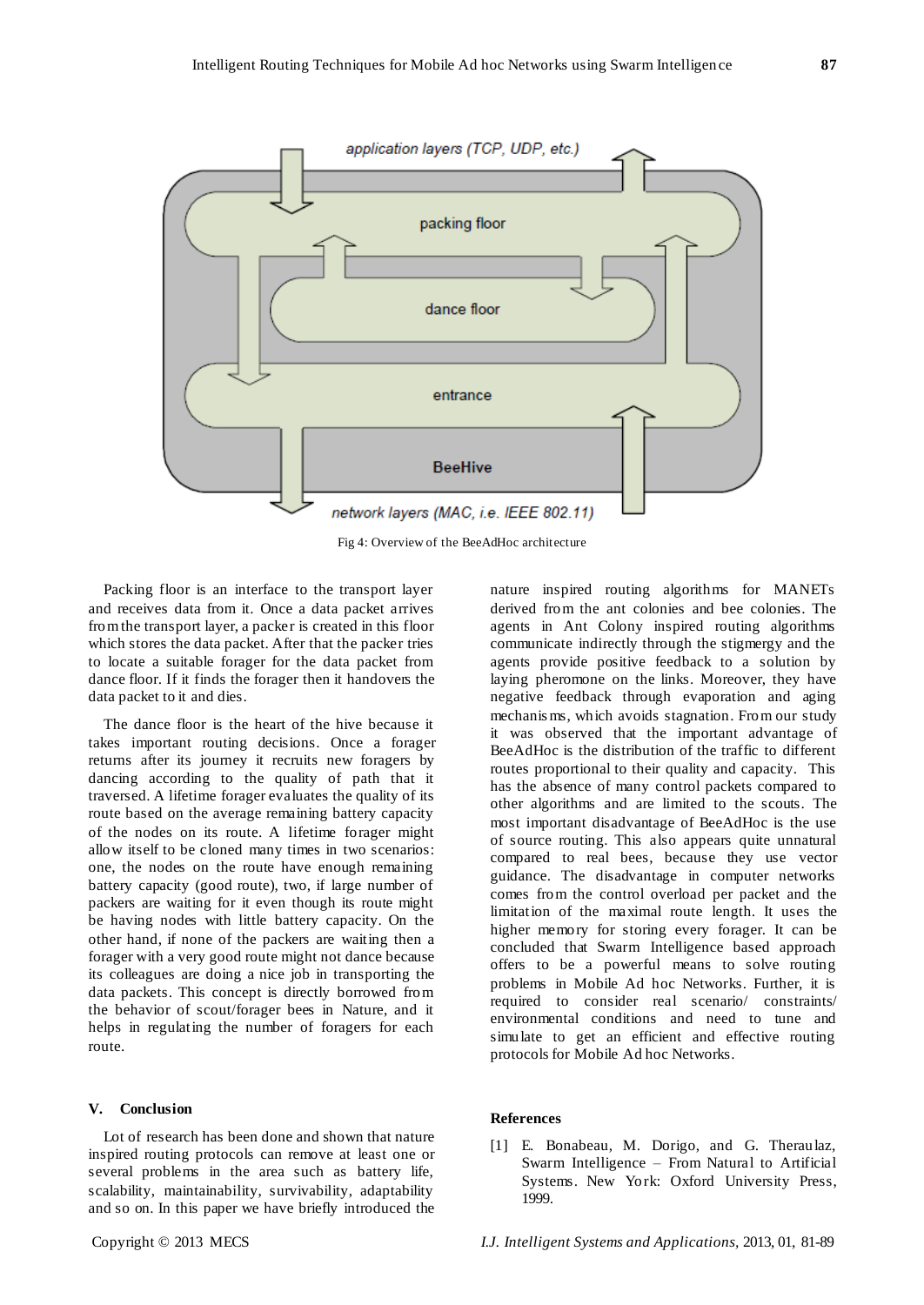- [2] G. Serugendo, N. Foukia, S. Hassas, A. Karageorgos, S. K. Mostefaoui, O. F. Rana, M. Ulieru, P. Valckenaers, C. Van Aart, "Selforganisation: Paradigms and applications", Engineering Self-Organizing Systems, Vol. 2977, 2004
- [3] Dorigo, M., & Caro, G.D 1999. Ant Algorithms for Discrete Optimization. Artificial Life.
- [4] Dorigo M. and G. Di Caro. Ant colony optimization: a new meta-heuristic. In Proceedings of the Congress on Evolutionary Computation, 1999.
- [5] Dr. Arvinder Kaur, Shivangi Goyal. A Survey on the Applications of Bee Colony Optimization Techniques in International Journal on Computer Science & Engineering 2011.
- [6] G.A. Di Caro, F. Ducatelle, and L.M. Gambardella. Theory and practice of Ant Colony Optimization for routing in dynamic telecommunications networks. In N. Sala and F. Orsucci, editors, Reflecting interfaces: the complex co evolution of information technology ecosystems. Idea Group, Hershey, PA, USA, 2008.
- [7] Ahmed. A. A. Radwan, Tarek. M. Mahmoud, Essam. H. Hussein AntNet-RSLR: A Proposed Ant Routing Protocol for MANETs 2011.
- [8] Ehsan Khosrowshahi-Asl, Majid Noorhosseini And Atieh Saberi Pirouz A Dynamic Ant Colony Based Routing Algorithm for Mobile Ad-hoc Networks Journal Of Information Science And Engineering, 1581-1596 2011.
- [9] S. S. Dhillon, X. Arbona, and P. V. Mieghem, "Ant routing in mobile ad hoc networks," in Proceedings of International Conference on Networking and Services, 2007, pp. 67.
- [10] E. Khosrowshahi-Asl, M. Damanafshan, M. Abbaspour, M. Noorhosseini, and K.Shekoufandeh, "EMP-DSR: An enhanced multi-path dynamic source routing algorithm for MANETs based on ant colony optimization," in Proceedings of the 3rd Asia International Conference on Modeling and Simu lation, 2009, pp. 692-697.
- [11] R.Rameshkumar, Dr. A.Damodaram, ODASARA: A Novel on Demand Ant Based Security Alert Routing Algorithm for MANET in Grid Environment, IJCSNS International Journal of Computer Science and Network Security, April 2010.
- [12] Jianping Wang, Eseosa Osagie, Parimala Thulasiraman, Ruppa K. Thulasiram HOPNET: A hybrid ant colony optimization routing algorithm for mobile ad hoc network Elsevier 2008.
- [13] H.F.Wedde, M. Farooq, T. Pannenbaecker, B. Vogel, C. Mueller, J. Meth, and R. Jeruschkat.

Beeadhoc: an energy efficient routing algorithm for mobile ad hoc networks inspired by bee behavior. In GECCO, pages 153–160, 2005.

- [14] Charles E. Perkins, Ad Hoc Networking, Addison-Wesley, 2001.
- [15] C.K. Toh, Ad Hoc Mobile Wireless Networks: Protocols and Systems, Prentice Hall, 2001.
- [16] R. Bhaskar, J. Herranz, and F. Laguillaumie, "Efficient authentication for reactive routing protocols," in AINA "06: Proceedings of the 20th International Conference on Advanced Information Networking and Applications Volume 2 (AINA"06). Washington, DC, USA: IEEE Computer Society, 2006, pp. 57–61.
- [17] C.Perkins and P.Bhagwat, "Highly dynamic destination-sequenced distance-vector routing (dsdv) for mobile computer," ACM Sigcomm"94, August 1994.
- [18] Perkins C.E. and Royer E. (1999) 'Ad-hoc ondemand distance vector routing", Proceedings of the 2nd IEEE Workshop on Mobile Computing Systems and Applications, New Orleans, USA, pp. 90-100.
- [19] Haas Z.J., Pearlman M.R. and Samar P.(2002) "The zone routing protocol (ZRP) for ad hoc networks", IETF Internet Draft, draft-ietfmanetzone-zrp-04.txt.
- [20] Y. B. Ko and N. H. Vaidya, "Location-Aided Routing (LAR) in Mobile Ad Hoc Networks," Proc. ACM/IEEE MOBICOM "98, Oct. 1998.
- [21] Baras J. and Mehta. H. (2003) "A Probabilistic Emergent Routing Algorithm for Mobile Ad hoc Networks", Proceeding of workshop on Modeling and Optimization in Mobile, Ad Hoc and Wireless Networks, pp 20-24.
- [22] M. Genes, U.Sorges, and I.Bouazizi. ARA the ant-colony based routing algorithm for manets. In Proceedings of ICPP Workshop on Ad Hoc Networks, 2002.
- [23] R. Schoonderwoerd, O.E. Holland, J.L. Bruten, and L.J.M. Rothkrantz. Ant-based load balancing in telecommunications networks. Adaptive Behavior, 5(2):169–207, 1996.
- [24] G.Di Caro and M.Dorigo. AntNet: Distributed stigmergetic control for communication networks. Journal of Artificial Intelligence, 9:317–365, December 1998.
- [25] Gianni Di Caro, Frederick Ducatelle, and Luca Maria Gambardella. AntHocNet: an ant-based hybrid routing algorithm for mobile ad hoc networks. In Proceedings of Parallel Problem Solving from Nature (PPSN) VIII, LNCS 3242. Springer-Verlag, 2004.